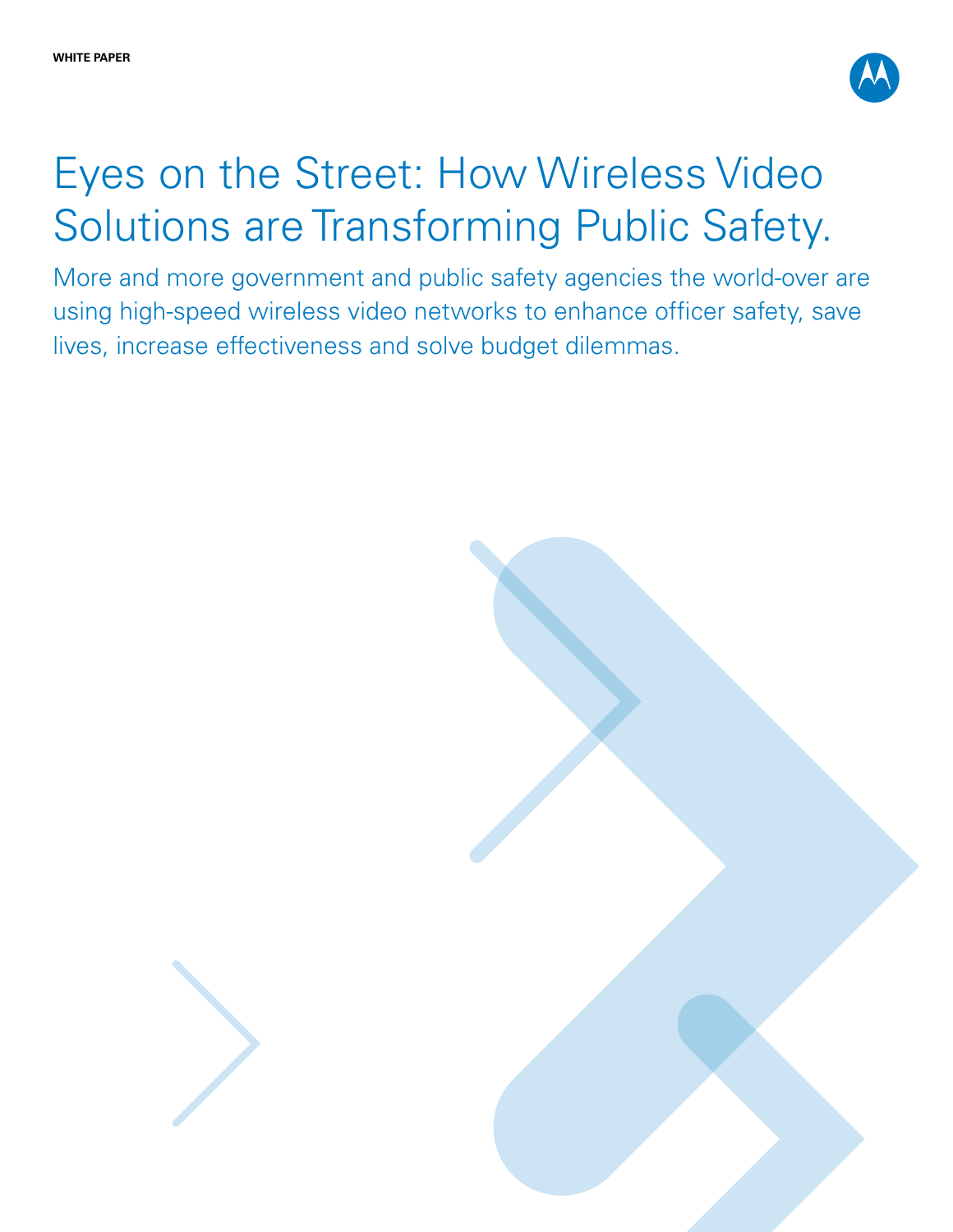Veteran police officers will tell you there's nothing quite like feet or tires on the street for increasing public safety. Patrolling, whether by foot or car, allows officers to see exactly what's happening in an area with their own eyes. Today, however, as departments are increasingly faced with fixed or shrinking budgets and increased responsibilities, it's difficult to provide all the resources necessary for optimizing public safety and law enforcement.

That's why many departments around the world—from a small town like Sergnano, Italy to large cities like Los Angeles, California—are turning to wireless video technology to supplement feet on the street with eyes on the street.



Wireless video solutions are transforming police work before our very eyes. They are empowering experienced police officers to view live, real-time, 24/7 visuals of their communities: commercial districts, neighborhoods, high-risk areas, crowded public events, dangerous intersections, public transit vehicles, municipal buildings and much more—even when they're not physically on the scene.

With today's advanced wireless video networks, public safety agencies can maintain round-theclock visual monitoring of their communities from a centralized control center. When a problem is detected, officers can be dispatched immediately, helping to minimize response time and maximize safety and effectiveness.

# *Exponential Growth*

A recent study by ABI Research projects that overall growth of the video surveillance market will expand from \$13.6 billion in 2006 to upwards of \$46 billion by the year 2013. Other studies reveal that about 70 percent of police departments in the United States are either using video solutions already, or are planning to use them in the near future.

#### *Street-Wise Visuals*

Real-time images from today's wireless video solutions systems are helping public safety professionals become even more street-wise. They're assisting in reducing crime, keeping communities safe and saving lives. Wireless video solutions are helping communities large and small improve safety and service by increasing efficiency in a number of critical areas.

- **Crime Reduction.** The mere presence of video cameras is proving to be a significant deterrent to crime. Neighborhoods where video is deployed have seen reductions in crime of up to 40 percent. Video surveillance allows monitoring of previously hidden or out of the way areas, helping to improve response times and effectiveness by alerting police of potentially volatile situations or crimes actually in progress. Faster, more informed responses help save lives and property while improving safety for first responders themselves.
- **Improved Situational Awareness.** Responders and commanders get real-time information, such as streaming video, which complements and adds considerable visual information to the already powerful voice communications they depend on in the field. Enhanced situational awareness empowers officials to manage and coordinate all responses more effectively and deploy resources faster and more efficiently.
- **Community Relations.** Public reaction to video cameras mounted on city streets and in high crime neighborhoods has been positive. Rather than being viewed as controversial or an invasion of privacy, local citizens are supportive of wireless video solutions that help keep their streets and

*"Their video surveillance system allows the two-man police force of Sergnano, Italy, to control 100 percent of the territory without moving from the control room."*

 **– Aldo Punzo, Technical Manager, ISP Bettini Video, Sergnano, Italy**

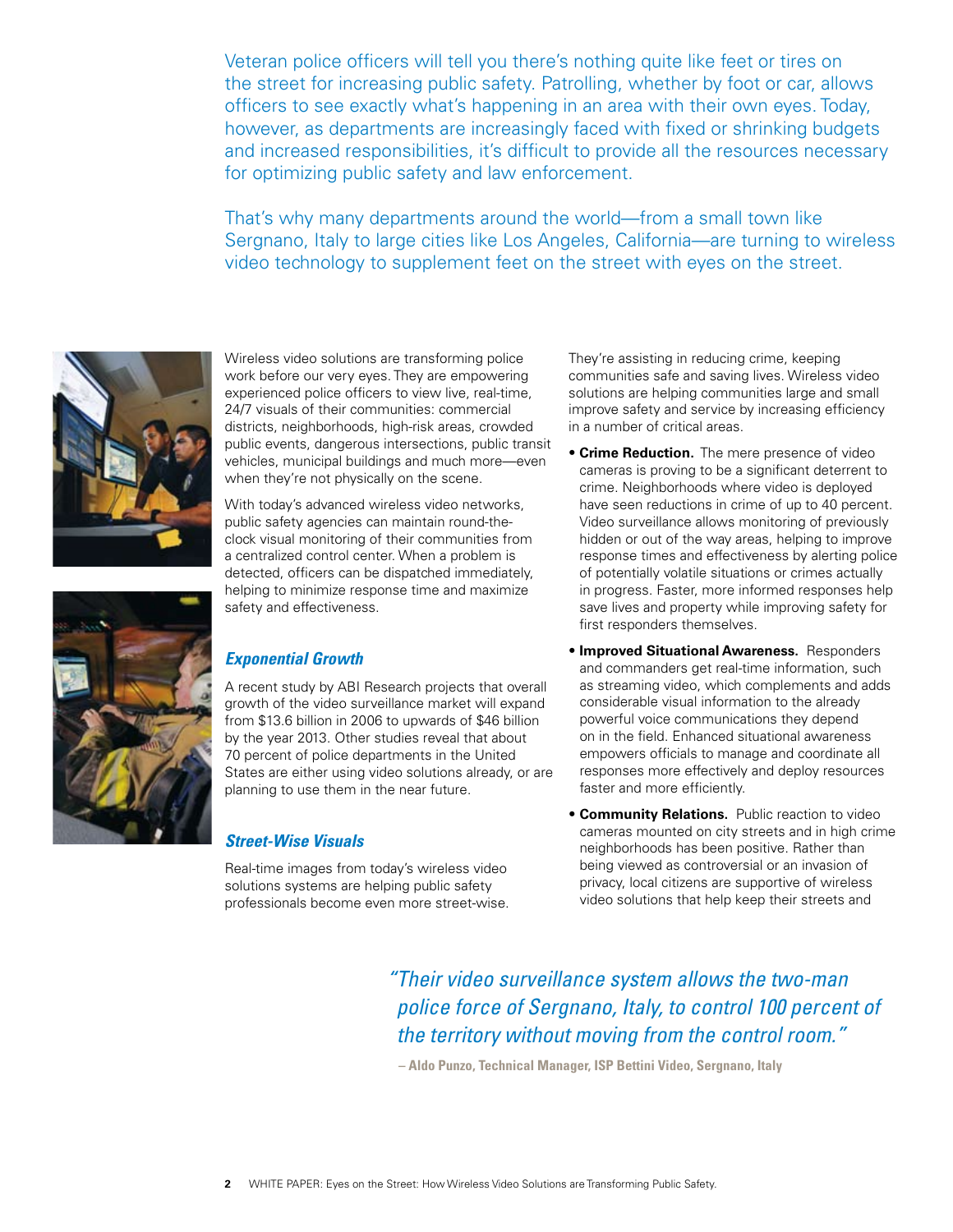

#### *DETROIT, MICHIGAN ENHANCES BIG GAME SAFETY WITH VIDEO.*

*When the city of Detroit hosted professional football's biggest game, it took no chances with the safety and security of over 65,000 fans. The city turned to Motorola to extend its watch over public safety.* 

*"With the stadium in the heart of downtown Detroit, we needed a solution that would boost officials' situational awareness at entrances and exits to the grounds," said Derrick Miller, chief Information Officer for the City of Detroit. "Motorola's solution allowed our officers to monitor a large area and population right from their laptops, while remaining in their dispatched area."* 

their families safer. LAPD Deputy Chief Charlie Beck says, "It…improves public relations between the community and the law enforcement agency."

- **Evidence Gathering.** Wireless video is also an exceptionally effective evidence capture, analysis and preservation tool. Whether from a fixed location or a moving vehicle, with sophisticated archival and retrieval capabilities, digital video solution systems allow for fast retrieval of timeand-date-coded visual evidence that can prove invaluable in investigation and prosecution.
- **Budget Optimization.** Wireless video solutions are typically more cost effective to install than systems using in-ground cable or fiber. As wireless cameras can be deployed anywhere, streets and infrastructure don't need to be torn up and replaced. Furthermore, wireless video's ability to monitor multiple locations round-the-clock serves as a significant force multiplier, helping officers and other department employees become substantially more productive. Wireless video solutions and networks are also proving effective at enforcing finable offenses such as traffic citations and parking violations, providing another tool to ensure fines are collected.

Bottom line, wireless video solutions are helping public safety professionals save lives and reduce crime every day. And, while not on the same scale of importance as preserving life, the systems are also proving remarkably successful at maximizing available manpower and budgets.

## *Video Versatility*

Wireless video solutions are an exceptionally versatile public safety technology. Government and public safety organizations are using their video networks in a wide range of practical applications.

**Monitoring.** One of video's most basic yet most beneficial applications is based on 24-hour a day, remote monitoring. Uses include:

 **• NeighborhoodWatch.** Video surveillance via wireless mesh networks is helping police departments keep closer watch on crime-prone neighborhoods, helping both to reduce crime and improve community relations. Not only can a command center monitor the area; but, with a mobile video sharing application, the center can stream video to patrol cars or officers with handhelds arriving on the scene or relay live video from a patrol car already there, improving the overall situational awareness.

- **Event Monitoring.** Wireless video solutions are being used successfully to monitor events ranging from politics to professional sports and many more. Results include significant safety increases, more successful crowd control, optimized use of personnel and reduced costs. Event monitoring may be facilitated through a permanent video solution or, as often is the case, a portable solution that is deployed for a limited time and later reused at other locations or events.
- **Building Fires and Hazmat Scenes.** Video can also help increase firefighter safety and effectiveness. "Remote eyes" and portable video can equip firefighters with knowledge that saves lives. Reliable video streaming enables a remote hazmat expert to make fast assessments and deliver critical advice to quickly resolve a chemical or hazmat incident.
- **Analytics.** The latest video solutions also include sophisticated analytics software that can systematically monitor an area and alert personnel on the street or in the control center to potential problems. Systems can detect perimeter violations, excessive crowd buildups, unattended baggage, traffic accidents and many other potentially dangerous or disruptive situations. Video analytics enable trained staffers to manage hundreds of cameras—something not possible even just a few years ago.
- **Traffic Control.** Many government agencies use wireless video networks to monitor traffic in realtime, improve problem recognition and response dramatically, and help to maintain traffic flow even in harsh weather and on highly congested highways.
- **Traffic Enforcement.** Remote video of restricted parking areas, such as metered parking and major arteries during rush hours or snow falls, enables municipalities to not only monitor traffic flow, but also provide a means to enforce codes. Similarly, traffic signal cameras help reduce violations and improve safety by deterring red light runners simply by their visible presence. They are also helping to ensure that violators can be easily identified.

**Mobile Video Recording and Sharing.** In a growing number of departments, the patrol vehicle is now augmented with a digital patrol camera. Today's wireless video systems are eliminating the hassle of bulky VCRs in car trunks and labor-intensive manual videotape management. Systems now record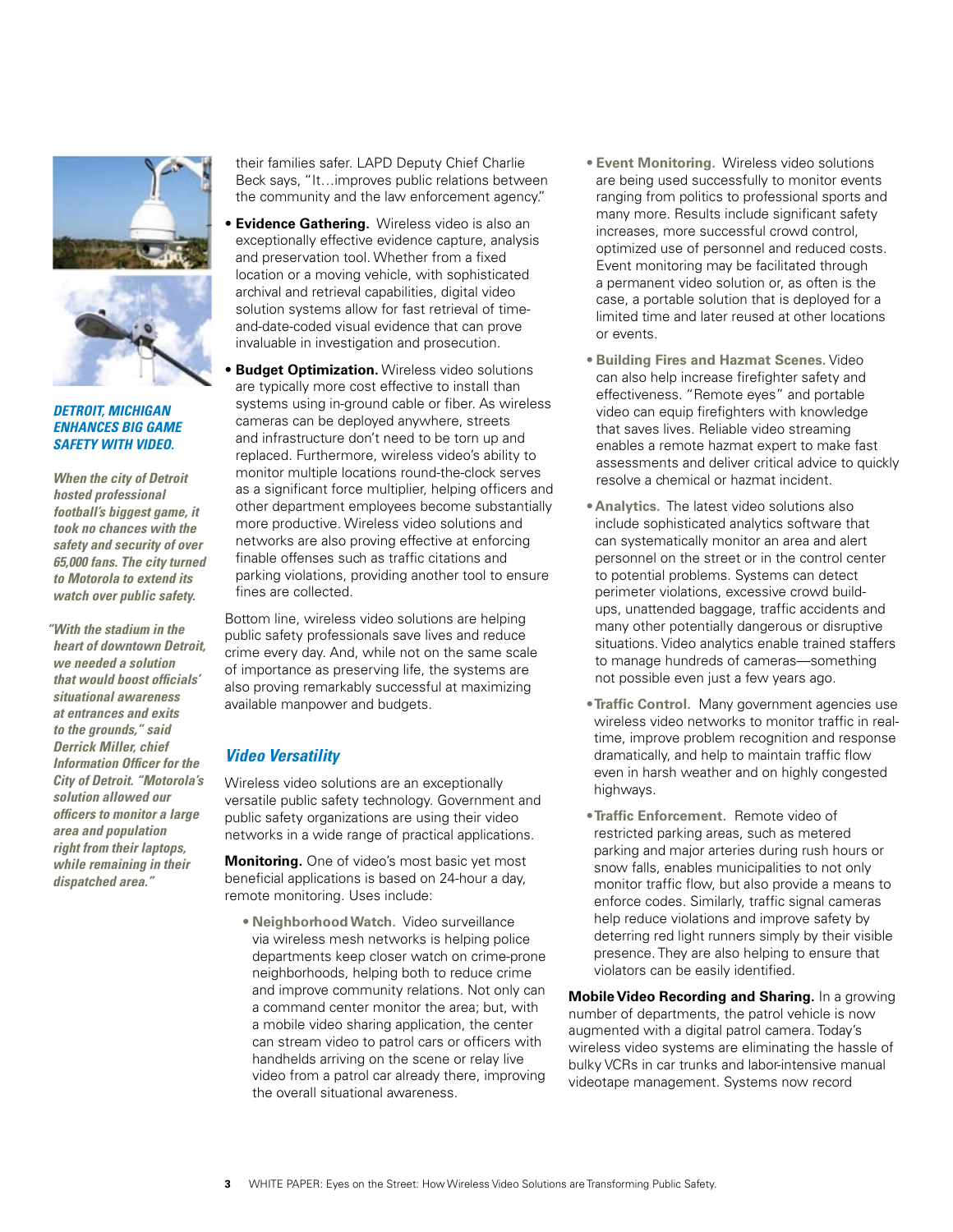# *"(Video surveillance) is not just about prosecution, it's about prevention. It's the most effective crime deterrent we have in our arsenal."*

 **– Antonio Villaraigosa, Mayor, Los Angeles, California**



digitally, automatically recording when the light bar is turned on or when other predetermined events occur. Supplementary data such as GPS coordinates, time of day and vehicle speed are embedded into the video stream. Additionally, when the shift is over, digital video is wirelessly transferred from the patrol car to the station for archival, cataloging and later evidentiary use.

**Evidence Preservation and Access.** Digital wireless video systems are also dramatically improving management of video for use as evidence in judicial proceedings. Rather than having to sort through hundreds or thousands of videotapes, police can now locate and access the correct footage virtually instantaneously. Equally important, the video is digital quality and will not deteriorate with age or repeated playback and duplication.

**The Future.** Fully integrating video technology and solutions into public safety operations will continue to greatly improve the effectiveness and efficiency of first responders and other professionals from the command centers to the incident. In the very

near future, most public safety agencies will have the capability of streaming live video from rapidly moving patrol cars, back to the command center or other mobile units in real time, even units from other departments. Analytics will be more advanced and further access and integration into interagency and departmental databases will enable the software to search crowds for suspects, guns or other dangerous items. Additionally, links to private sector video will be more commonplace, greatly enhancing the quality of data and making it easier to act upon. In short, public safety professionals will soon rely on video and view it in the same manner they do voice communications—it's mission critical.

### *Wireless Video System Components*

Aside from the inherent benefits of wireless technology—such as remote monitoring, mobile video, and high-speed transmission—wireless video solutions and networks are generally faster and less expensive to plan, deploy and manage. A typical



*Share Video Seamlessly*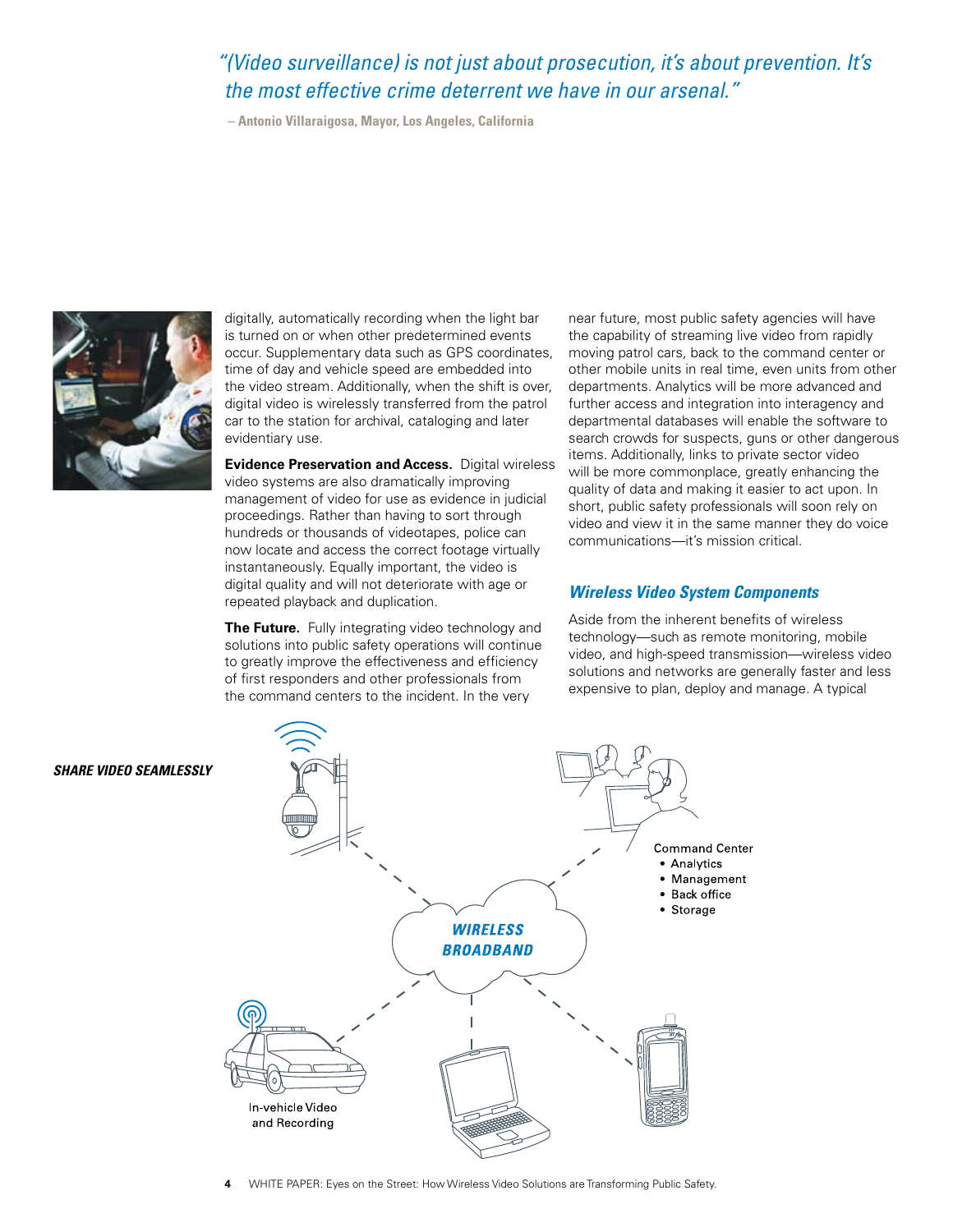# *"Officers are able to plan based on what they're seeing, not second or third hand information. It gives us a margin of safety we've never had before."*

 **– Steve Merchant, Police Sergeant, Ripon, California**



#### *RIPON, CALIFORNIA USES VIDEO TO LOWER CRIME RATE.*

*After their cellular service that provided officers with limited access to data in the field discontinued the service, Ripon, California police installed a Motorola network that now gives police units more widespread situational intelligence, enabling them to act faster and more effectively.* 

*"We have the lowest crime rate in San Joaquin County and I don't think it is by accident," explains Police Chief Richard Bull. "It's because we make a lot of arrests that would have been missed if we didn't have the information going out to the police officers."*

wireless system can be deployed or extended in a few days as opposed to months or longer with an in-ground fiber or cable network.

Components of the system usually include devices, applications and network equipment. Devices include both fixed and mobile digital cameras for video capture (often infrared cameras for night use), rugged notebook computers, mobile workstations and handheld units. All devices should be designed for reliability in the harshest of climates and locations. Software applications provide the analytics, management and sharing capabilities, while network equipment provides wireless access, backhaul, storage and processing power.

## *Planning Considerations*

As organizations plan to deploy new or extended video solutions, there are a number of factors to take into consideration.

*Fixed vs. Mobile.* One of the most important decisions is whether to deploy a simple fixed wireless network, or a combination of a fixed and mobile system. While deploying a fixed system greatly enhances situational awareness, it is often only half a solution. Fixed solutions keep those in the command center informed, but a mobile solution can also significantly benefit those on the front lines. In a crisis situation, timely information is critical and the ability to stream video from the command center to a mobile unit or an officer on the street provides realtime information, enabling on-scene professionals to make better decisions for safer outcomes.

*Mobility and Network Coverage Area.* Equally important are size of coverage area, potential terrain issues and optimization for motion and vehicular mobility. There are hundreds of vendors who can implement a simple indoor wireless network. However, wireless networks deployed for public safety must often work through trees and foliage, over water, through or around buildings and hills, and with full mobility for vehicles driving over 70 mph. Few suppliers have proven their ability when measured against these critical criteria and in particular for situations involving full vehicular mobility.

**The Camera.** The choice of camera capabilities is critical as well. For example, will cameras need to view only a small, defined area or a larger geography? Effectively monitoring large locations requires cameras that can easily tilt up and down, pan left or right and zoom in to provide a more detailed look and to optimize visual information. Other considerations are whether cameras will be used at night or for identifying license plates. Night use requires infrared cameras or further illumination by an infrared light source. License plate identification requires a more purposeful sighting usually at a distance of no more than 75 feet. In addition, cameras must often be protected or sealed from the elements and/or optimized for a particular usage.

*Video Characteristics.* Video quality is an outgrowth of a few basic characteristics; frame rate, color depth, resolution, and file format. Frame rate is measured in frames per second (fps), with live video feeds requiring a minimum frame rate of 10 to 15 fps. Color depth can be black and white, grayscale, color or true color. Resolution is typically measured in the number of pixels (picture elements) within each picture frame and will need to be considered in relation to the device screens or monitors the video will be viewed on. Higher resolution, higher frame rates and video with color contain much more information/data and require more network and storage capacity than lower resolution black and white images.

Compression algorithms, often referred to as video formats such as MPEG 4 and H.264, allow video files to be compressed and take up less network bandwidth and less storage space. Each format has different characteristics and care must be taken to select the format most suitable to a particular situation. Considerations in choosing the appropriate sizing of solution components must include: frame rate, resolution, color depth, types of compression and subject matter for recording.